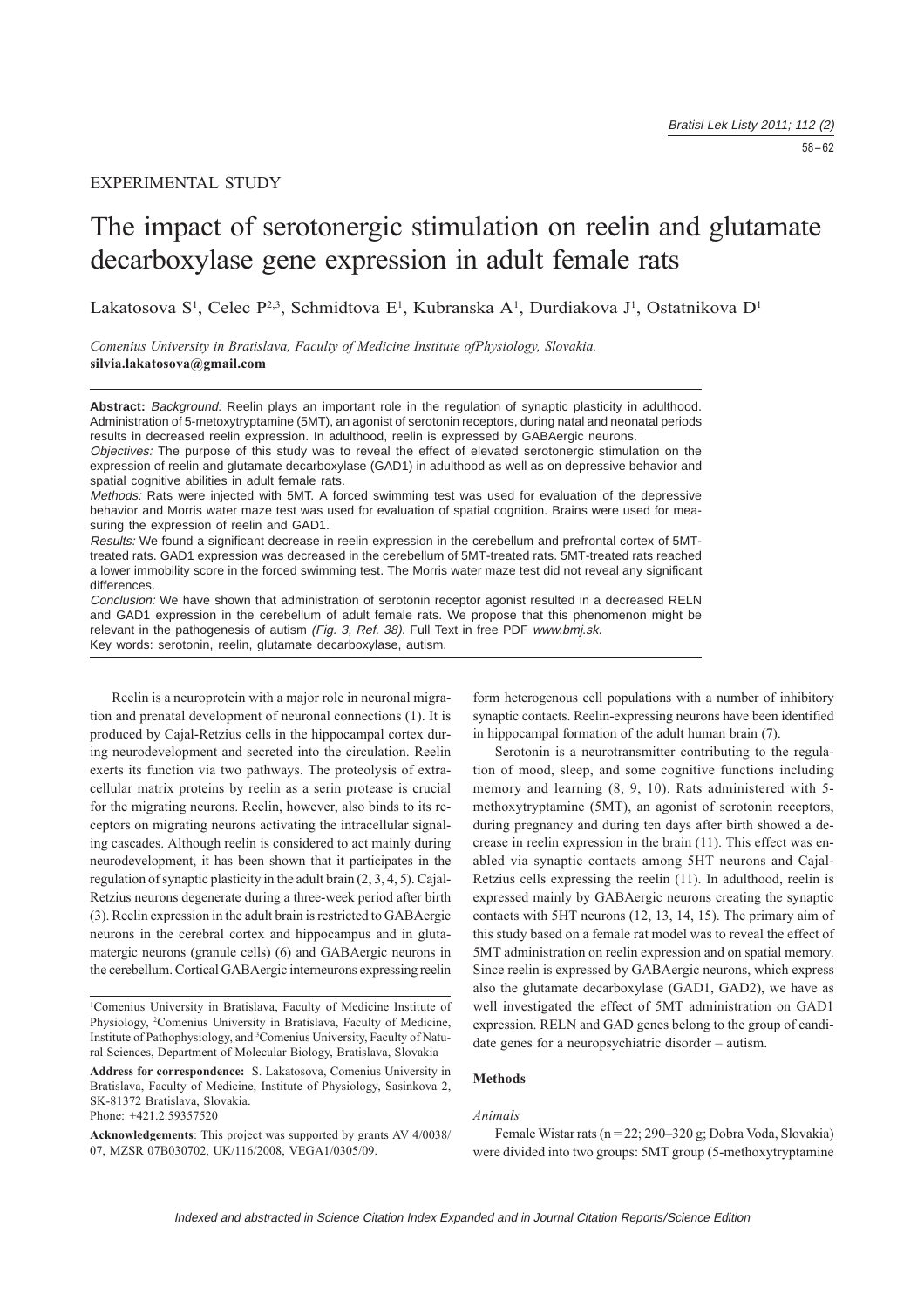

Fig. 1. Behavioral tests. 5MT-treated rats reached a significantly lower immobility score in forced swimming test than control rats ( $p$ <0.01). There were no significant differences in the Morris water maze test between 5MT and the control group  $(p=0.1973)$ .



Fig. 2. RELN expression. RELN expression was significantly decreased in the cerebellum ( $p$ <0.005) and prefrontal cortex ( $p$ =0.0005) of 5MT-treated rats.

treated) of eleven rats and a control group of eleven rats. Both groups had the same climatic conditions, namely temperature of 25 °C and a 12-hr light:dark photoperiod cycle. The experimental protocol was carried out under the guidelines of the Committee on Ethics of the University of Comenius (Bratislava, Slovakia). Animals had free access to food (standard pellet mixture) and water ad libitum.

### Experimental protocol

For ten days, the experimental rats were daily injected with 5-metoxytryptamine (1 mg/kg of weight s.c.,) while the control rats were injected with saline solution at the same dose and with the same timing. A forced swimming test (FST) was performed on day 11. Rats were placed in a deep cylinder of water for three minutes. Every 5 seconds, they were scored for struggling (0) points), swimming (1 point) and immobility posture (2 points). Immobility score consisted of the sum of these scores for each rat. The mean immobility scores of 5MT group were compared to those of control group. (16, 17). A Morris water maze test was performed three days after FST (18). In probe trials, the platform was removed. The time spent in the platform quadrant was measured. After the behavioral testing, the rats were decapitated

under anesthesia (thiopental, i.p., 25–35 mg/kg of weight), and their brains were collected. Total RNA was isolated from samples of cerebellum, prefrontal, frontal and parietal regions of cortex, as well as from hippocampus and medulla.

# Analyses of gene expression

Total RNA was isolated from tissue samples using TRIreagent (Sigma-Aldrich, St. Louis, MO, USA). Concentration and purity of isolates were assessed spectrophotometrically. Sybr Green one step RT PCR kit (Qiagen, Hilden, Germany) was used for real time PCR on Biorad IQ5 cycler. A melting curve analysis was performed to check the specificity of PCR. The transcripts of target genes were determined relatively to the transcripts of the housekeeping gene (beta actin) using the delta Ct method.

Primers were used with sequences (5'-3') as follows:

RELN-Fw:GCACCAGCCAAAG, RELN-Rev: GTTGCCA-CCAGCGCAGTAA, GAD1-Fw: GCGGATCCTAATACTACC-AACC, GAD1-Rev: GTCCTTTGCAAGAAACCACAG.

## Statistical analysis

The unpaired t test (two-tailed) was used to assess the differences of relative expression of RELN and GAD1 between 5MT and the control group. The same test was used to assess the differences between 5MT and control group in immobility scores in FST and in the scoring of time spent in the platform quadrant of the Morris water maze.

#### **Results**

5MT-treated rats reached a lower immobility score in the Forced Swimming test compared to the control rats  $(t_{0} = 2.98,$ p<0.01) suggesting lower level of depression in 5MT-treated rats (Fig. 1). The Morris water maze test for assessing the spatial memory did not show any significant differences between controls and 5MT-treated rats, probably due to relatively high interindividual variability (Fig. 1).

RELN expression was significantly decreased in the cerebellum ( $t_{20}$ =3.35, p<0.005) and in the prefrontal cortex ( $t_{18}$ =4.21,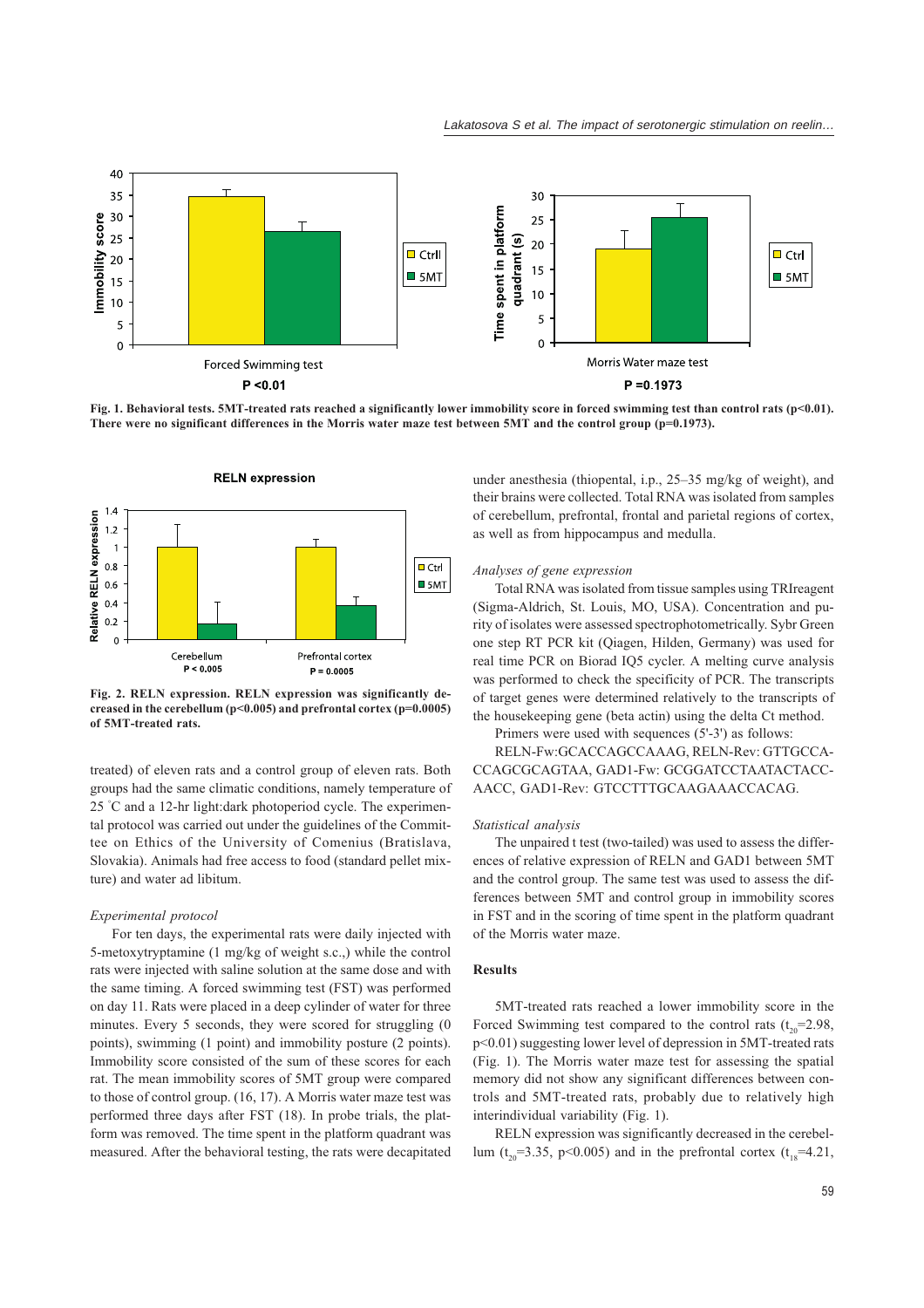$58 - 62$ 

**GAD1** expression



Fig. 3. GAD1 expression. We found a significantly decreased GAD1 expression in the cerebellum of 5MT-treated rats (p<0.005). We found a significant increase in GAD1 expression in the medulla  $(p<0.05)$ and parietal cortex (p<0.01) of 5MT-treated rats.

p=0.0005) in 5MT-treated rats (Fig. 2). A slight non-significant decrease in RELN expression was shown in the hippocampus, medulla and frontal cortex in 5MT-treated rats. These results suggest a possible inhibitory effect of 5MT treatment on RELN expression in rat brain.

We found a significant decrease of GAD1 in the cerebellum  $(t_{0} = 3.38, p < 0.005)$  in 5MT-treated rats. GAD1 expression was increased in the medulla ( $t_{20}$ =2.63, p<0.05) and in the parietal cortex  $(t_{20} = 2.91, p = 0.01)$  in 5MT-treated rats (Fig. 3).

#### **Discussion**

In the present study, we have shown that 5MT administration caused differences in expression patterns of autism candidate genes, RELN and GAD1 in the cerebellum, prefrontal cortex and other brain regions.

The pups whose mothers were treated with 5MT during pregnancy showed brain metabolic and behavioral patterns that resembled the phenotype of autism in humans (19). Reelin expression was decreased in brain lysates of these pups (11). Decreased reelin expression was found also in post mortem autistic frontal and cerebellar regions of cortex, suggesting the importance of reelin protein in autism (20). The influence of elevated serotonin on RELN expression was supposed to be mediated via synaptic contacts between serotonergic neurons and Cajal Retzius cells expressing the reelin during the prenatal life. We aimed to clarify the effect of elevated serotonin on reelin expression in adulthood, when reelin is mainly produced by GABAergic neurons (6). Several studies described the functional as well as physical connections between serotonergic and GABAergic neurons in the midbrain, basal ganglia, auditory cortex and hippocampus (12, 13, 14, 15). We report that daily injections of 5-methoxytryptamine caused a marked decrease in reelin expression in the cerebellum and prefrontal cortex of female rats. We suggest that physical connections between GABAergic and serotonergic neuronal cells mediate this effect. A female rat model was used because the naturally produced estradiol positively modulates the

60

serotonergic system (21, 22). GABAergic and serotonergic connections were reported to be abnormal in mutant reeler mice lacking the RELN gene (23). These results demonstrate a functional linkage among GABA, serotonergic systems and the reelin pathway, which are all abnormal in autism. In addition, the dysfunctions of reelin, GABAergic and serotonergic systems were observed in post mortem studies of severe psychiatric illnesses (24).

Because of reported involvement of reelin and serotonin systems in the processes of learning and memory  $(25, 9, 10)$ , we used the Morris water maze to test the spatial memory in 5MT and control rats. 5MT rats performed slightly better, but with high interindividual variability in the measured parameter. This variability might be caused by hormonal differences during the estrous cycle in females. Stronger phenotypic consequences of decreased reelin expression were found during the neurodevelopmental period including abnormal cortical organizations observed in pups of 5MT-treated mothers (11).

Since serotonin plays a role in the pathogenesis of depressive and anxious behaviors, we used the forced swimming test to analyze differences in depressive behavior between 5MT and control rats. 5MT-treated rats scored lower, indicating the generally accepted antidepressant effect of enhanced serotonergic stimulation.

Studies on post mortem autistic brains showed an impairment of the cerebellar structure with marked reduction in Purkinje cell number and glutamate decarboxylase expression (26, 27). A decreased number of Purkinje cells with decreased GABA synthesis might impair the signaling from the cerebellar nuclei towards higher association areas in the cerebral cortex, resulting in cognitive and/or motor abnormalities (26). Decreased GAD1 expression in the brains of autistic, schizophrenic and bipolar patients was observed by various authors (27, 28, 26). We have found decreased GAD1 expression in the cerebellum of 5MTtreated rats in comparison to controls. Increased serotonergic stimulation might cause the decrease of GAD1 expression and GABA levels possibly via contacts among serotonergic and GABAergic fibers. Neertheless, there are at least three studies showing that serotonin had an opposite effect on GAD1 activity or expression, both in vivo (hypothalamus) (29, 30) and in vitro (cultured spinal dorsal horn neurons) (31). In the present study, the increased GAD1 expression in the medulla and parietal cortex of 5MT-treated rats has been proved. It seems that abnormal serotonergic stimulation has a region-specific effect on GAD1 expression, while however the phenotypic consequences are unknown. It is also possible that since the forced swimming test represents a strong stressor, the changes in reelin and GAD1 expression have emerged due to serotonergic influence on stress responsiveness.

During the past decade, higher attention has been devoted to the cerebellum in relation to cognition. Patients with cerebellar lesions have strong visuospatial, language, and memory impairments (32). Furthermore, since the cerebellum has a major role in spatial navigation (33), spatial cognitive deficits in autism are supposed to be the consequence of cerebellar abnormalities. In the present study, GABAergic deficits in cerebellum caused by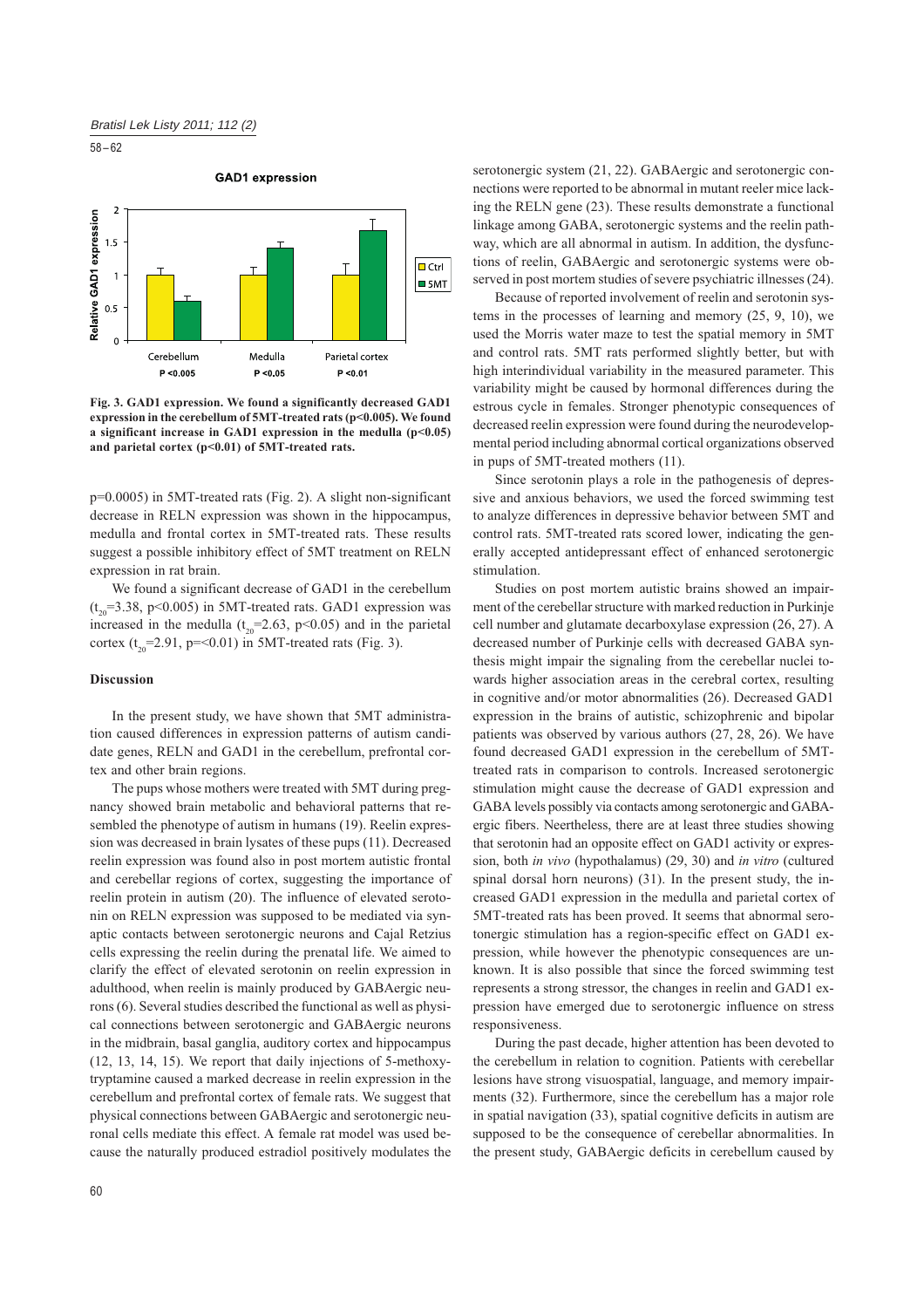decreased GAD1 expression did not show any correlation with swimming patterns in both behavioral tests (data not shown).

In conclusion, we have shown that the administration of serotonin receptor agonist resulted in a decreased RELN and GAD1 expression in the cerebellum of adult female rats. This effect was possibly enabled by physical connections between serotonergic and GABAergic neurons. We propose that this phenomenon might be relevant in the pathogenesis of autism. A number of studies reported an increase in blood serotonin levels in autistic patients (34, 35, 36, 37, 38). Based on previously described hyperserotonemic rat model of autism (19) we suggest that peripherally elevated serotonin levels in adulthood could be also relevant. However, the developmental effects of serotonin on CNS remains still the strongest agent in the pathogenesis of some neuropsychiatric disorders. Further studies are needed to explain the effect of elevated serotonin on the gene expression profile in both male and female brains.

We have shown that administration of serotonin receptor agonist caused differences in the expression patterns of autism candidate genes, RELN and GAD1 in the cerebellum, prefrontal cortex and other brain regions in adult female rats. These results underline the relevance of the peripheral serotonergic system in the pathogenesis of neuropsychiatric illnesses.

## References

1. D'Arcangelo G, Miao GG, Chen SC, Soares HD, Morgan JI, Curran T. A protein related to extracellular matrix proteins deleted in the mouse mutant reeler. Nature 1995; 374 (6524): 719-723.

2. Alcantara S, Ruiz M, D'Arcangelo G, et al. Regional and cellular patterns of reelin mRNA expression in the forebrain of the developing and adult mouse. J Neurosci 1998; 18 (19): 7779-7799.

3. Weeber EJ, Beffert U, Jones C, Christian JM, Forster E, Sweatt JD, Herz J. Reelin and ApoE receptors cooperate to enhance hippocampal synaptic plasticity and learning. J Biol Chem 2002; 277 (42): 39944-39952

4. Panteri R, Mey J, Zhelyaznik N, et al. Reelin is transiently expressed in the peripheral nerve during development and is upregulated following nerve crush. Mol Cell Neurosci 2006; 32 (1-2): 133-142.

5. Zhao S, Chai X, Frotscher M. Balance between neurogenesis and gliogenesis in the adult hippocampus: role for reelin. Dev Neurosci 2007;  $29(1-2): 84-90.$ 

6. Pesold C, Impagnatiello F, Pisu MG, Uzunov DP, Costa E, Guidotti A, Caruncho HJ. Reelin is preferentially expressed in neurons synthesizing gamma-aminobutyric acid in cortex and hippocampus of adult rats. Proc Natl Acad Sci USA 1998; 95 (6): 3221-3226.

7. Abraham H, Meyer G. Reelin-expressing neurons in the postnatal and adult human hippocampal formation. Hippocampus 2003; 13 (6):  $715 - 727$ 

8. Petkov VD, Belcheva S, Konstantinova E, Kehayov R. Participation of different 5-HT receptors in the memory process in rats and its modulation by the serotonin depletor p-chlorophenylalanine. Acta Neurobiol Exp (Wars) 1995; 55 (4): 243-252.

9. Cavallaro S. Genomic analysis of serotonin receptors in learning and memory. Behav Brain Res 2008; 195 (1): 2-6.

10. Kalueff AV, Jensen CL, Murphy DL. Locomotory patterns, spatiotemporal organization of exploration and spatial memory in serotonin transporter knockout mice. Brain Res 2007; 1169: 87-97.

11. Janusonis S, Gluncic V, Rakic P. Early serotonergic projections to Cajal-Retzius cells: relevance for cortical development. J Neurosci 2004; 24 (7): 1652-1659.

12. Freund TF, Gulyás AI, Acsády L, Görcs T, Tóth K. Serotonergic control of the hippocampus via local inhibitory interneurons. Proc Natl Acad Sci USA 1990; 87 (21): 8501-8505.

13. DeFelipe J. Hendry SH. Hashikawa T. Jones EG. Synaptic relationships of serotonin-immunoreactive terminal baskets on GABA neurons in the cat auditory cortex. Cereb Cortex 1991; 1 (2): 117-133.

14. Van Bockstaele EJ, Chan J, Pickel VM. Pre- and postsynaptic sites for serotonin modulation of GABA-containing neurons in the shell region of the rat nucleus accumbens. J Comp Neurol 1996; 371 (1):  $116 - 128.$ 

15. Varga V, Szekely AD, Csillag A, Sharp T, Hajos M. Evidence for a role of GABA interneurones in the cortical modulation of midbrain 5hydroxytryptamine neurones. Neuroscience 2001; 106 (4): 783-792.

16. Porsolt RD, Le Pichon M, Jalfre M. Depression: a new animal model sensitive to antidepressant treatments. Nature 1997; 266 (5604): 730-732.

17. Petit-Demouliere B, Chenu F, Bourin M. Forced swimming test in mice: a review of antidepressant activity. Psychopharmacology 2005;  $177(3)$ : 245-255.

18. Brandeis, R, Brandys Y, Yehuda S. The use of the Morris Water Maze in the study of memory and learning. Int J Neurosci 1989; 48 (1–  $2): 29 - 69.$ 

19. Kahne D, Tudorica A, Borella A, Shapiro L, Johnstone F, Huang W, Whitaker-Azmitia PM. Behavioral and magnetic resonance spectroscopic studies in the rat hyperserotonemic model of autism. Physiol Behav 2002; 75 (3): 403-410.

20. Fatemi SH, Snow AV, Stary JM, Araghi-Niknam M, Reutiman TJ, Lee S, Brooks AI, Pearce DA. Reelin signaling is impaired in autism. Biol Psychiatry 2005; 57 (7): 777-787.

21. Cyr M, Bosse R, Di Paolo T. Gonadal hormones modulate 5-hydroxytryptamine2A receptors: emphasis on the rat frontal cortex. Neuroscience 1998; 83 (3): 829-836.

22. Sumner BE, Grant KE, Rosie R, Hegele-Hartung Ch, Fritzemeier KH, Fink G. Raloxifene blocks estradiol induction of the serotonin transporter and 5-hydroxytryptamine2A receptor in female rat brain. Neurosci Lett 2007; 417 (1): 95-99.

23. Gilerovich EG, Grigor'ev IP. Gaba- and serotonin-immunoreactive structures and  $ca(2+)$ -binding protein in the neocortex of the reeler mouse mutant. Neurosci Behav Physiol 2005; 35 (9): 887-890.

24. Knable MB, Barci BM, Webster MJ, Meador-Woodruff J, Torrey EF. Molecular abnormalities of the hippocampus in severe psychiatric illness: postmortem findings from the Stanley Neuropathology Consortium. Mol Psych 2004; 9 (6): 609-620.

25. Herz J, Chen Y. Reelin, lipoprotein receptors and synaptic plasticity. Nat Rev Neurosci 2006; 7 (11): 850-859.

26. Yip J, Soghomonian JJ, Blatt GJ. Decreased GAD67 mRNA levels in cerebellar Purkinje cells in autism: pathophysiological implications. Acta Neuropathol 2007; 113 (5): 559-568.